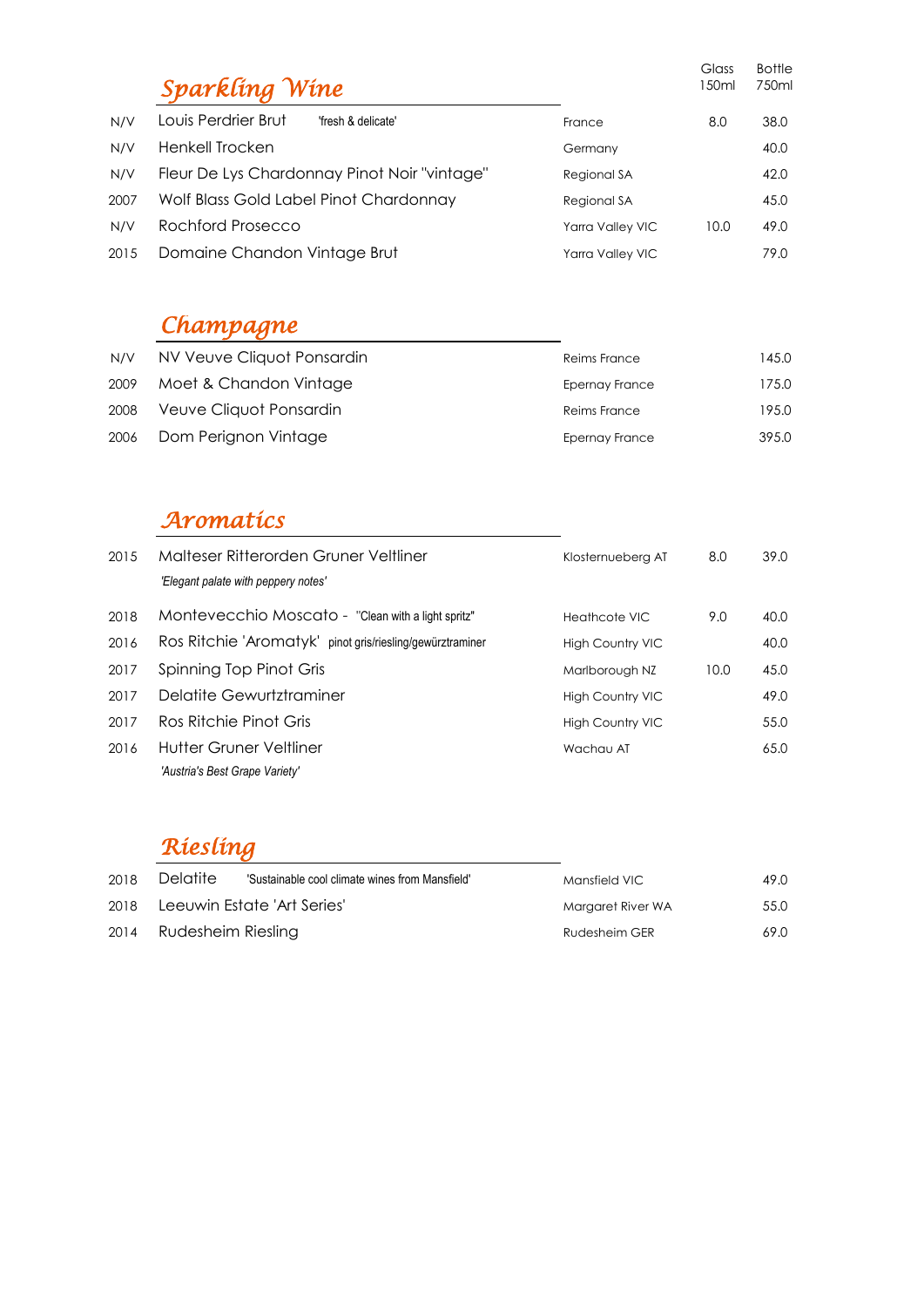|      |                                                                                                            | Sauvígnon Blanc     |                   | Glass<br>150ml | <b>Bottle</b><br>750ml |
|------|------------------------------------------------------------------------------------------------------------|---------------------|-------------------|----------------|------------------------|
| 2018 | Sidewood                                                                                                   |                     | Adelaide Hills SA |                | 45.0                   |
| 2017 | Howard Park                                                                                                |                     | Margaret River WA |                | 48.0                   |
| 2017 | Te Tera                                                                                                    |                     | Martinborough NZ  | 11.0           | 50.0                   |
| 2016 | Seresin                                                                                                    | "Certified Organic" | Marlborough NZ    |                | 59.0                   |
|      | 'First 100% wild ferment Sauvignon Blanc with body and finesse that raises it above its Marlborough peers' |                     |                   |                |                        |

## *Chardonnay*

| 2018 | Rob Dolan Chardonnay 375ML 1/2 Bottle                                                   | Yarra Valley VIC  | 1/2  | 23.0  |
|------|-----------------------------------------------------------------------------------------|-------------------|------|-------|
| 2018 | Wirra Wirra                                                                             | McLaren Vale SA   | 8.0  | 39.0  |
| 2018 | Philip Shaw - Architect                                                                 | Orange NSW        | 11.0 | 52.0  |
|      | 92/100: "a great chardonnay, brilliant combination of flavours of citrus and honey dew" |                   |      |       |
| 2018 | Toolangi                                                                                | Yarra Valley VIC  |      | 55.0  |
| 2018 | Lucinda Estate 'Reserve"                                                                | Gippsland VIC     |      | 60.0  |
| 2017 | Leeuwin Estate 'Prelude'                                                                | Margaret River WA |      | 69.0  |
| 2016 | Curly Flat                                                                              | Lancefield VIC    |      | 90.0  |
| 2016 | Leeuwin Estate 'Art Series'                                                             | Margaret River WA |      | 145.0 |

#### *Rose*

| 2014 | Spatburgunder Weissherbst<br>"Light rose style bursting with berries, dry finish" | <b>Baden GER</b>  |      | 49.0 |
|------|-----------------------------------------------------------------------------------|-------------------|------|------|
| 2018 | Port Phillip 'Salasso'                                                            | Mornington VIC    | 11.0 | 52.0 |
| 2017 | LAS Vinos Albino PNO - Pinot/Chardonnay                                           | Margaret River WA |      | 75.0 |

#### *Dessert Wine*

| 2016 | Brown Brothers Orange Muscat & Flora 375ml                       | Milawa VIC               | 60ml gl   | 6.0  |
|------|------------------------------------------------------------------|--------------------------|-----------|------|
|      | The John G Brown Explorer Series - Victorian Pioneer Grape Blend |                          | $1/2$ Btl | 29.0 |
| 2011 | Elderton Botrytis Semillon 375ml                                 | <b>Barossa Valley SA</b> | $1/2$ Btl | 45.0 |
| 2016 | De Bortoli 'Noble One' Botrytis Semillon 375ml                   | Griffith NSW             | $1/2$ Btl | 50.0 |
| 2013 | Brown Brothers 'Patricia' Noble Riesling 375ml                   | King Valley VIC          | $1/2$ Btl | 59.0 |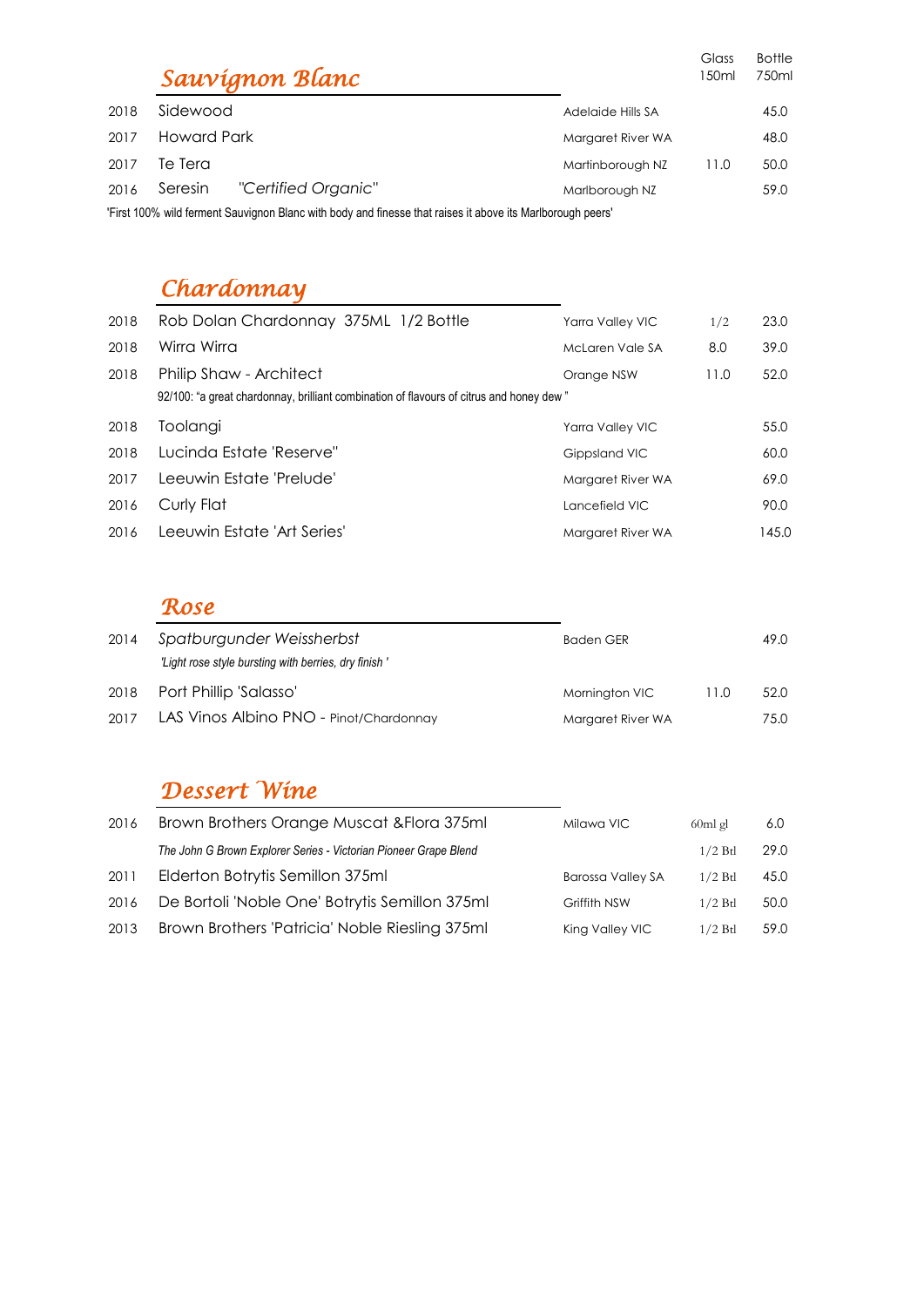|      | Merlot / Cab Franc / Tempranillo       |                      | Glass<br>150ml | <b>Bottle</b><br>750ml |
|------|----------------------------------------|----------------------|----------------|------------------------|
| 2016 | <b>Fox Creek Merlot</b>                | McLaren Vale SA      |                | 42.0                   |
|      | 2018 Kennedy 'Henrietta' Tempranillo   | <b>Heathcote VIC</b> |                | 45.0                   |
| 2017 | Rochford 'La Droite' Merlot/Cab Franc  | Coldstream VIC       |                | 55.0                   |
| 2014 | Rutherglen Estates 'Renaissance' Durif | Rutherglen VIC       |                | 80.0                   |
|      |                                        |                      |                |                        |

#### *Pinot Noir*

| 2017 | <b>Two Tails</b>                                            | Martinborough NZ        | 9.0  | 45.0  |
|------|-------------------------------------------------------------|-------------------------|------|-------|
| 2017 | Snobs Creek Reserve                                         | Upper Goulburn VIC      | 11.0 | 50.0  |
| 2018 | Toolangi                                                    | Yarra Valley VIC        |      | 52.0  |
| 2015 | Pfaffl Zweigelt                                             | Weinviertel AT          |      | 55.0  |
|      | 'Juicy cherry fruit wrapped in velvety tannins'             |                         |      |       |
| 2016 | Lucinda Estate                                              | Gippsland VIC           |      | 55.0  |
| 2017 | Yering Station                                              | Yarra Valley VIC        |      | 59.0  |
| 2018 | Port Phillip Balnarring                                     | Mornington VIC          |      | 65.0  |
| 2014 | Mt Terrible<br>Halliday: 'very pure, highly focused 95/100' | Jamieson VIC            |      | 85.0  |
| 2015 | Tamar Ridge - Reserve                                       | <b>Tamar Valley TAS</b> |      | 89.0  |
| 2016 | Curly Flat                                                  | Lancefield VIC          |      | 95.0  |
| 2012 | Mt Mary                                                     | <b>Yarra Valley VIC</b> |      | 195.0 |

#### *Cabernet Blends*

| 2012 | St Laurent Ausstich                                 | Klosternueberg AT | 65.0  |
|------|-----------------------------------------------------|-------------------|-------|
|      | Particularly elegant representative of its variety' |                   |       |
| 2015 | Coriole 'Mary Kathleen' Reserve Cabernet Merlot     | McLaren Vale SA   | 90.0  |
| 2004 | Wolf Blass 'Black Label' Cabernet Shiraz            | Regional SA       | 159.0 |
| 2005 | Mount Mary Quintet Cabernets                        | Yarra Valley VIC  | 225.0 |

### *Shiraz Blends*

2006 Penfolds 'Grange' and the matter of the Multi Regional SA 895.0